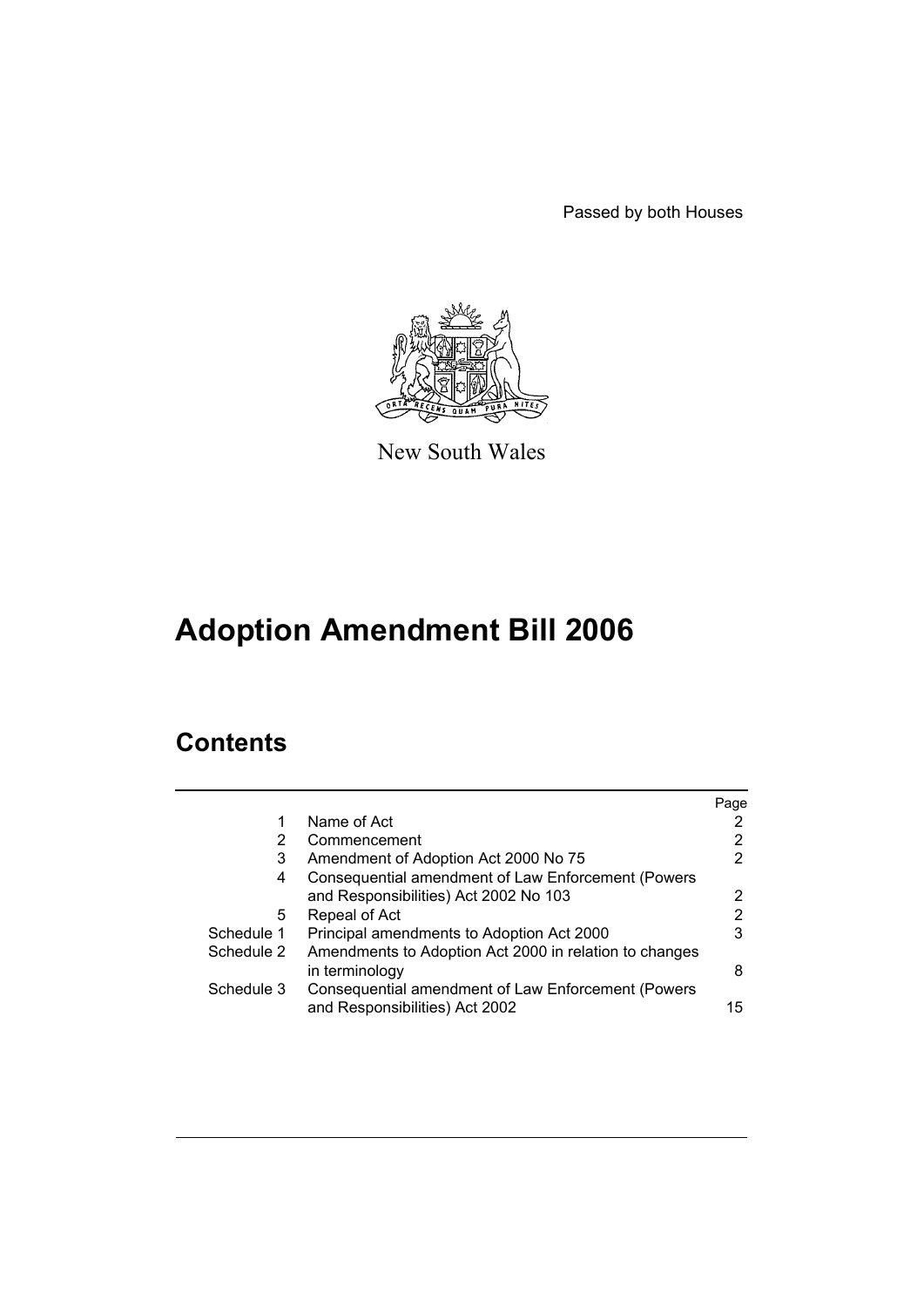*I certify that this PUBLIC BILL, which originated in the LEGISLATIVE ASSEMBLY, has finally passed the LEGISLATIVE COUNCIL and the LEGISLATIVE ASSEMBLY of NEW SOUTH WALES.*

> *Clerk of the Legislative Assembly. Legislative Assembly, Sydney, , 2006*



New South Wales

# **Adoption Amendment Bill 2006**

Act No , 2006

An Act to amend the *Adoption Act 2000* in relation to the adoption of adults, the adoption of Aboriginal and Torres Strait Islander children and certain other matters; and for other purposes.

*I have examined this Bill, and find it to correspond in all respects with the Bill as finally passed by both Houses.*

*Chairman of Committees of the Legislative Assembly.*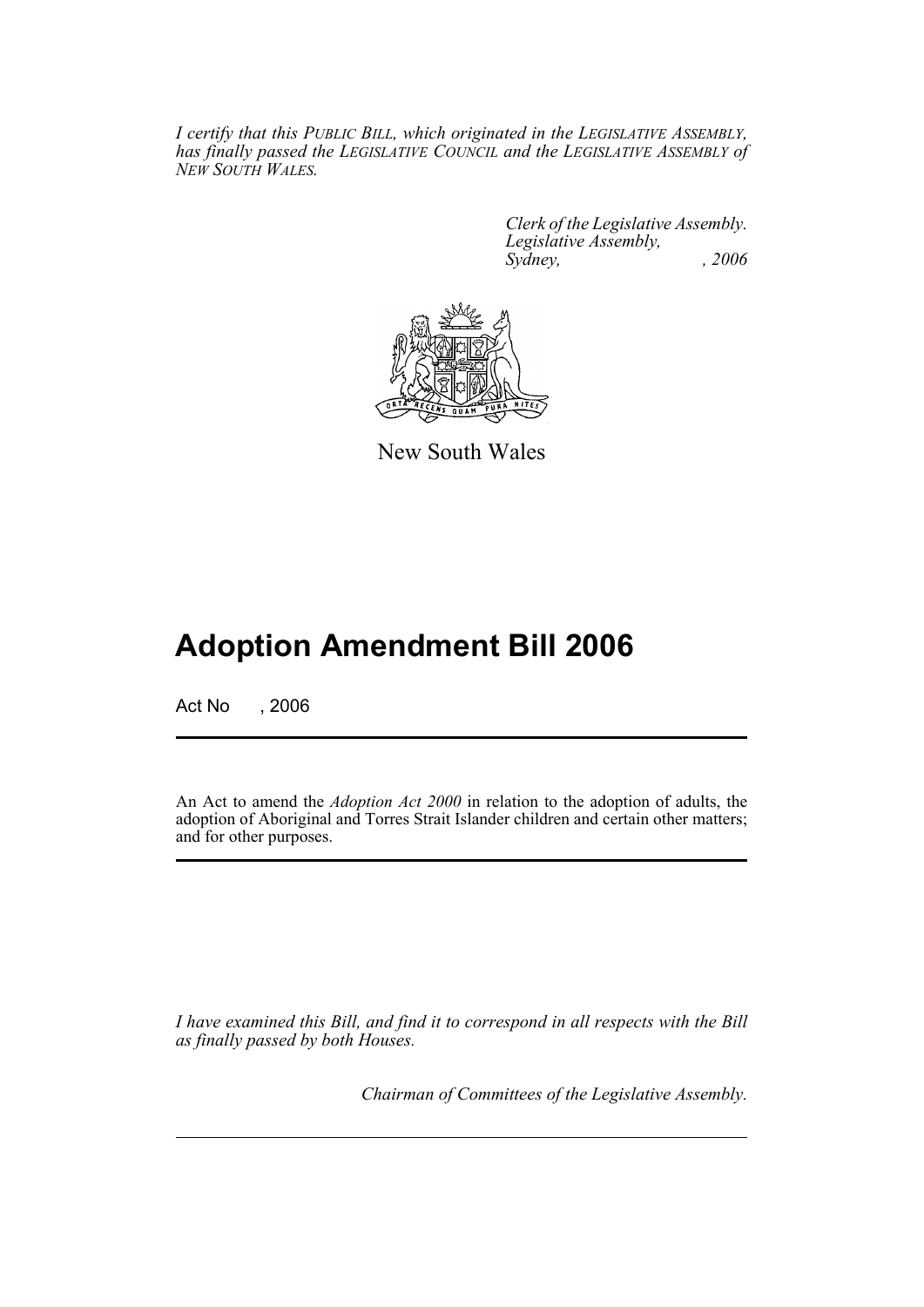Clause 1 Adoption Amendment Bill 2006

#### <span id="page-2-0"></span>**The Legislature of New South Wales enacts:**

#### **1 Name of Act**

This Act is the *Adoption Amendment Act 2006*.

#### <span id="page-2-1"></span>**2 Commencement**

This Act commences on the date of assent to this Act.

### <span id="page-2-2"></span>**3 Amendment of Adoption Act 2000 No 75**

The *Adoption Act 2000* is amended as set out in Schedules 1 and 2.

#### <span id="page-2-3"></span>**4 Consequential amendment of Law Enforcement (Powers and Responsibilities) Act 2002 No 103**

The *Law Enforcement (Powers and Responsibilities) Act 2002* is amended as set out Schedule 3.

## <span id="page-2-4"></span>**5 Repeal of Act**

- (1) This Act is repealed on the day following the day on which this Act commences.
- (2) The repeal of this Act does not, because of the operation of section 30 of the *Interpretation Act 1987*, affect any amendment made by this Act.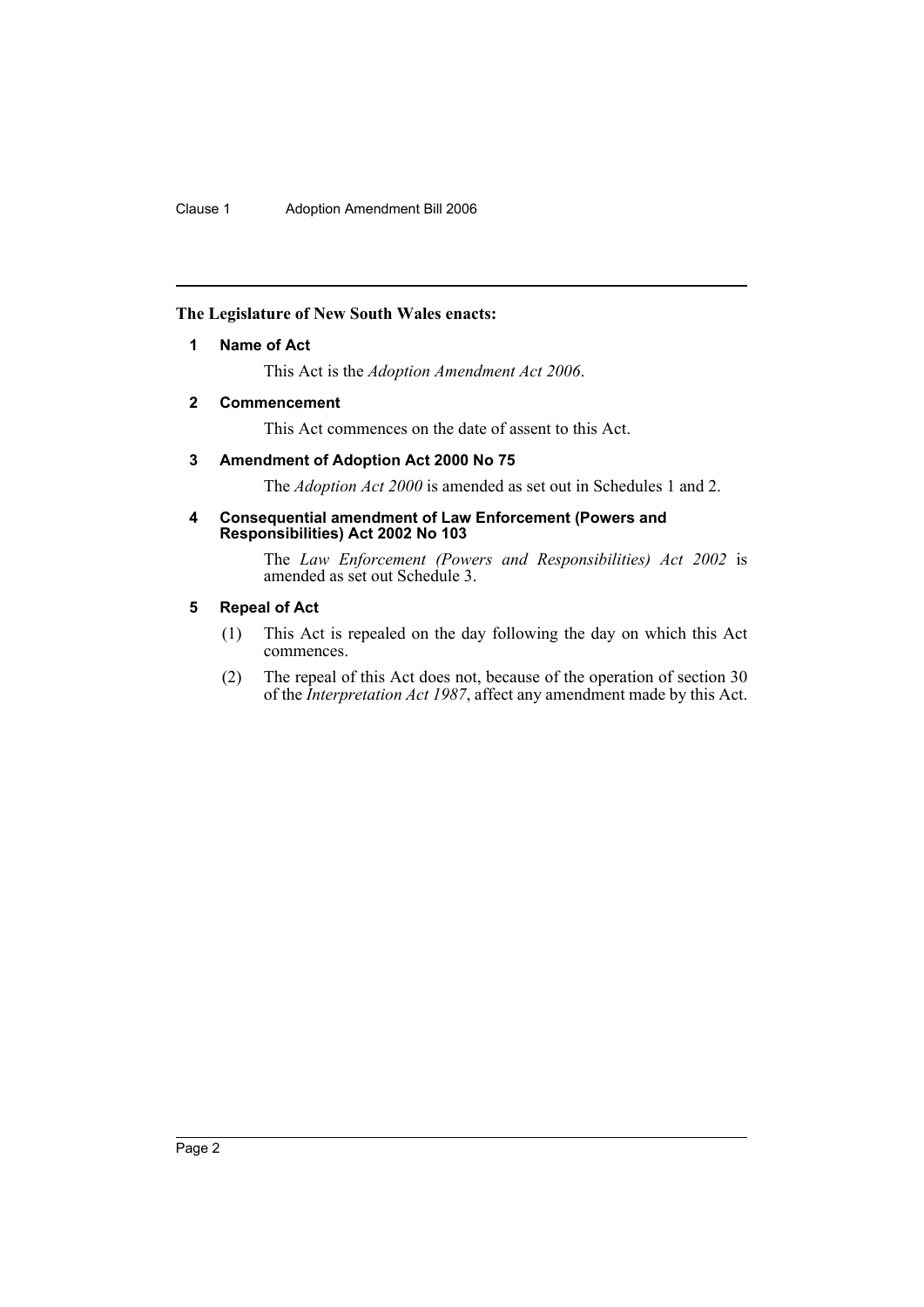Principal amendments to Adoption Act 2000 Schedule 1

# <span id="page-3-0"></span>**Schedule 1 Principal amendments to Adoption Act 2000**

(Section 3)

#### **[1] Section 13 Accreditation of adoption service providers**

Omit "The regulations may prescribe" from section 13 (2).

Insert instead "The Director-General may, by order published in the Gazette, establish".

## **[2] Section 13 (3) and (4)**

Insert after section 13 (2):

- (3) Sections 40 and 41 of the *Interpretation Act 1987* apply to an order referred to in subsection  $(2)$  in the same way as they apply to a statutory rule within the meaning of that Act.
- (4) A copy of any standards in force under subsection (2) (b) must be kept posted on the Department's internet website.

#### **[3] Section 24 Who can be adopted?**

Omit "before the application was made" from section 24 (2) (a).

Insert instead "prior to the child reaching the age of 18 years".

#### **[4] Section 24 (3)**

Insert after section 24 (2) (after the note):

(3) An adoption order may also be made in relation to a child who was 18 or more years of age when the application for the order was made, but was brought up, maintained and educated by the applicant for less than the period referred to in subsection  $(2)$   $(a)$ , if the Court is satisfied that there are exceptional circumstances that justify making the order.

#### **[5] Section 46 What is an adoption plan?**

Insert after section 46 (2):

(3) An adoption plan for an Aboriginal child or Torres Strait Islander child to be adopted by persons of whom neither is an Aboriginal or Torres Strait Islander, as the case may be, must make provision of the kind referred to in subsection (2) (a).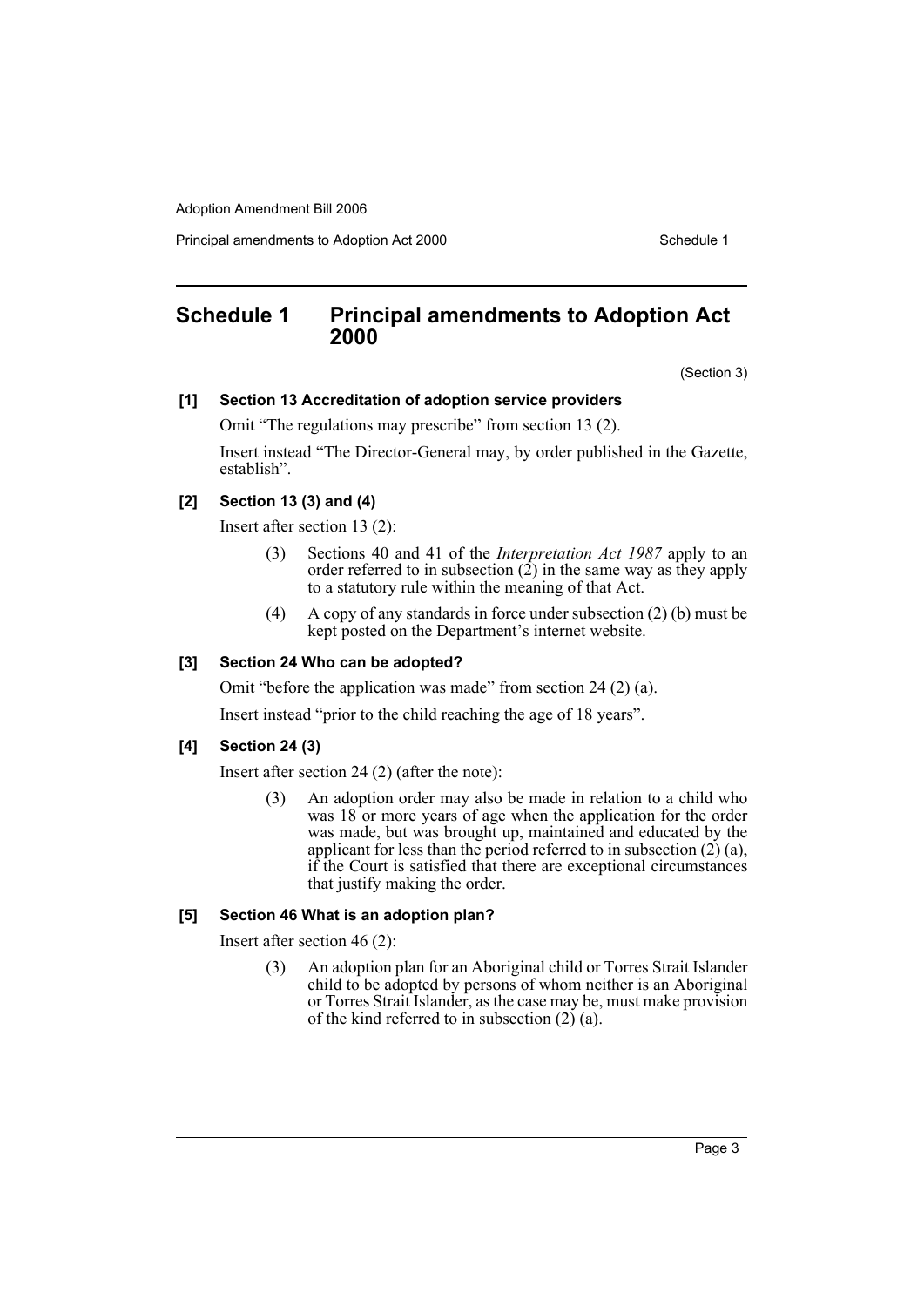#### **[6] Section 67 When can Court dispense with consent of person other than the child?**

Insert at the end of section  $67(1)(c)$ :

, or

- (d) if an application has been made to the Court for the adoption of the child by one or more persons who are authorised carers for the child:
	- (i) the child has established a stable relationship with those carers, and
	- (ii) the adoption of the child by those carers will promote the child's welfare, and
	- (iii) in the case of an Aboriginal child, alternatives to placement for adoption have been considered in accordance with section 36.

#### **[7] Section 79 Duration of parental responsibility**

Omit section 79 (1) (d).

#### **[8] Section 79 (2A) and (2B)**

Insert after section 79 (2):

- (2A) The Director-General's parental responsibility for a child under section 75 or 78 is suspended while the child is placed in some other person's care responsibility pursuant to subsection (2).
- (2B) The Director-General may at any time, and for any reason or no reason, make an order terminating a child's placement under subsection (2) and directing that the child be returned to the parental responsibility of the Director-General.

#### **[9] Sections 79A and 79B**

Insert after section 79:

#### **79A Children under the parental responsibility of Director-General leaving or being removed from care** (cf Children and Young Persons (Care and Protection) Act 1998, section 232)

- If:
- (a) a child who is under the parental responsibility of the Director-General, or under the care responsibility of a person under section 79 (2), has, without lawful excuse, left, or been removed from, the care of the Director-General or person, as the case may be, and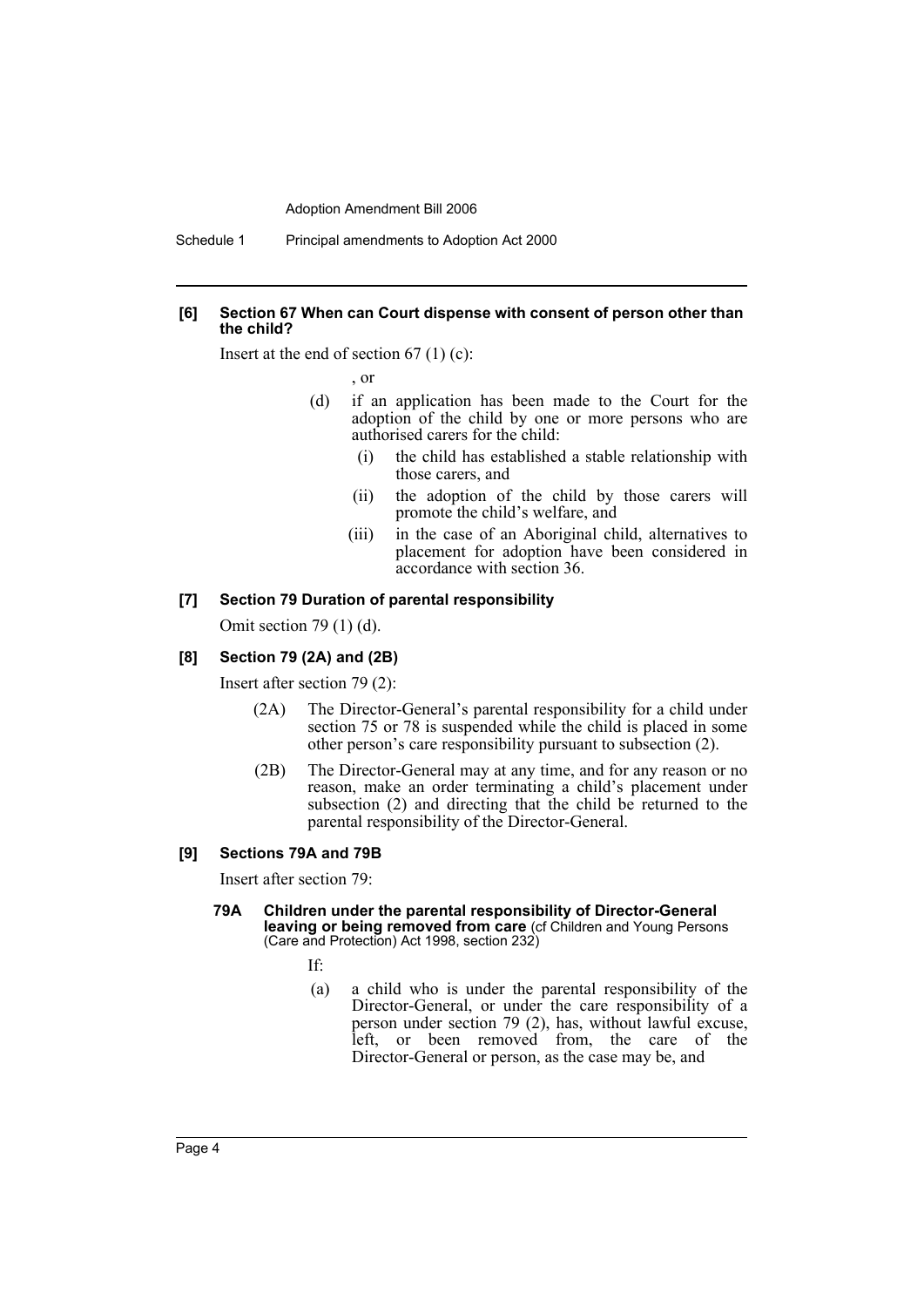(b) the Director-General is of the opinion that the child should be returned to that care,

the Director-General may, by order in writing, direct that the child be returned to that care.

- **79B Power of search for and removal of children in need of care and protection** (cf Children and Young Persons (Care and Protection) Act 1998, section 233)
	- (1) The Director-General or a police officer may apply to an authorised officer for a search warrant if the Director-General or police officer has reasonable grounds for believing that:
		- (a) a child whom the Director-General has placed in some other person's care responsibility pursuant to section 79 (2), or
		- (b) a child the subject of an order in force under section 79 (2B) or 79A,

may be found in any premises.

- (2) An authorised officer to whom such an application is made may issue a search warrant if satisfied that there are reasonable grounds for doing so.
- (3) A search warrant authorises the person named in the warrant:
	- (a) to enter the premises (if any) specified in the warrant, and
	- (b) to search the premises (if any) or elsewhere, or at large, for the presence of the child referred to in subsection  $(1)(a)$  or  $(b)$ , and
	- (c) to remove the child, and
	- (d) to return the child to, or to place the child in, the custody of the Director-General or the person having care responsibility for the child under section 79 (2), as the case requires.
- (4) An application for a warrant or warrant may specify one or more addresses or other descriptions of premises. However, it is not necessary to specify an address or other description of premises in an application for a warrant or in a warrant.
- (5) It is not necessary in any search warrant issued under this section to name any particular child.
- (6) Division 4 of Part 5 of the *Law Enforcement (Powers and Responsibilities) Act 2002* applies to a search warrant issued under this section.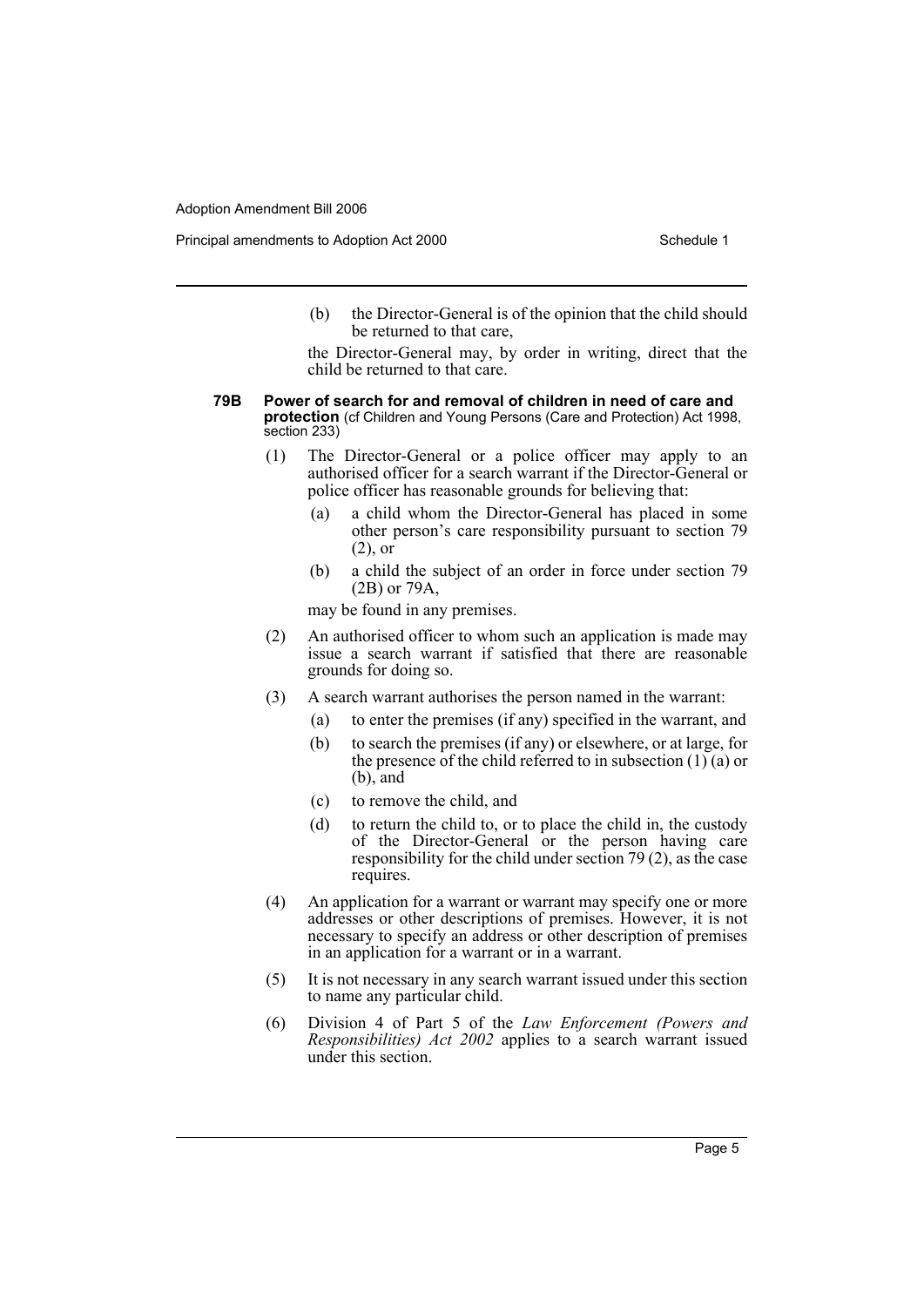Schedule 1 Principal amendments to Adoption Act 2000

(7) In this section, *authorised officer* has the same meaning as it has in the *Law Enforcement (Powers and Responsibilities) Act 2002*.

## **[10] Section 143A**

Insert after section 143:

#### **143A Application of State Records Act 1998**

- (1) This Part has effect despite the provisions of the *State Records Act 1998*.
- (2) Accordingly, the provision of information or documents in accordance with this Part does not constitute an offence under that Act.

#### **[11] Section 202A**

Insert after section 202:

#### **202A Entry and inspection under search warrant**

- (1) The Director-General or a police officer may apply to an authorised officer for a search warrant if the Director-General or police officer has reasonable grounds for believing that a provision of this Act or the regulations has been or is being contravened at any premises.
- (2) An authorised officer to whom such an application is made may issue a search warrant if satisfied that there are reasonable grounds for doing so.
- (3) A search warrant authorises the person named in the warrant:
	- (a) to enter the premises, and
	- (b) to inspect the premises for evidence of a contravention of this Act or the regulations.
- (4) Division 4 of Part 5 of the *Law Enforcement (Powers and Responsibilities) Act 2002* applies to a search warrant issued under this section.
- (5) In this section, *authorised officer* has the same meaning as it has in the *Law Enforcement (Powers and Responsibilities) Act 2002*.

#### **[12] Schedule 3 Savings, transitional and other provisions**

Insert at the end of clause 1 (1):

*Adoption Amendment Act 2006*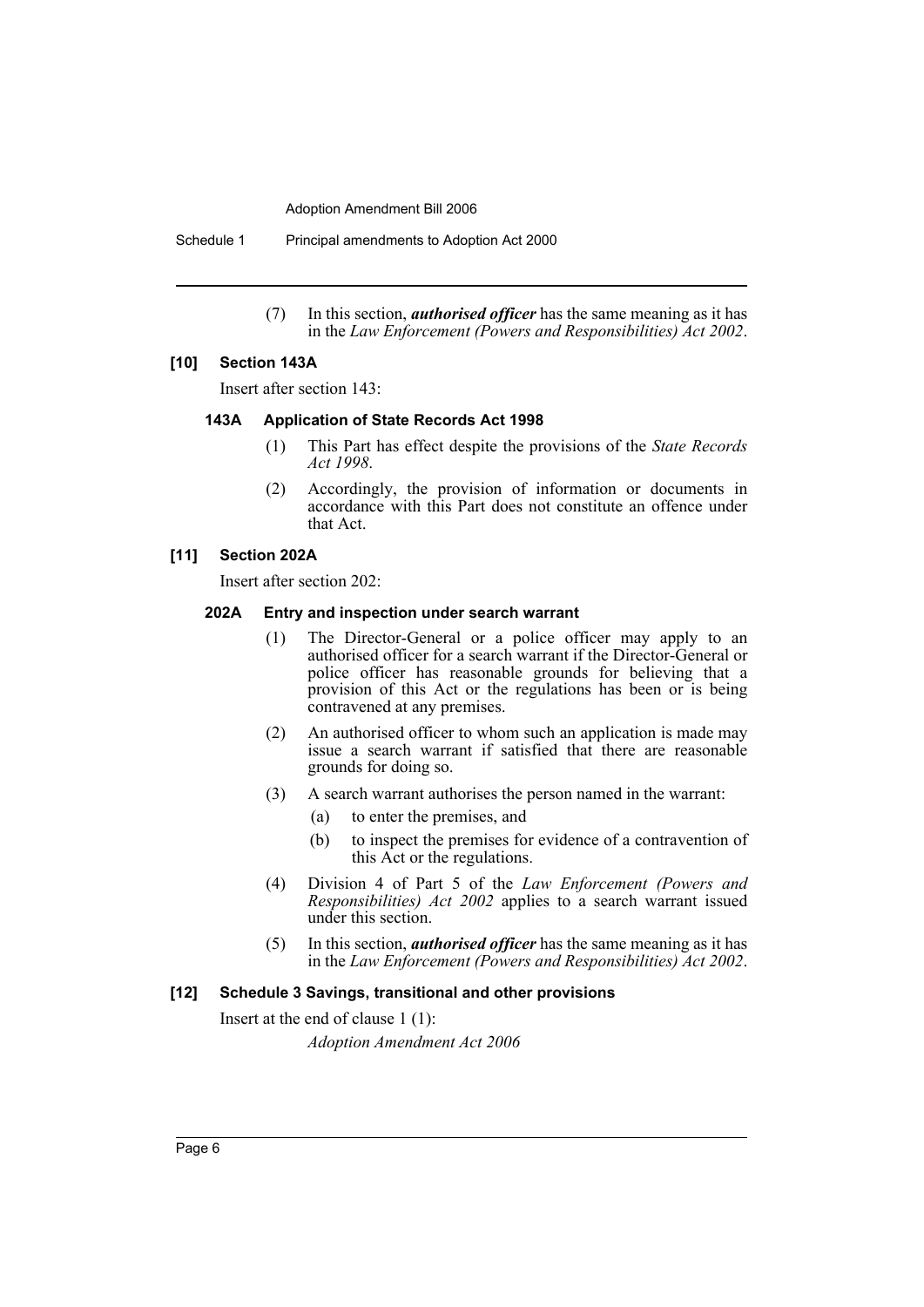Principal amendments to Adoption Act 2000 Schedule 1

#### **[13] Schedule 3, Part 3**

Insert after Part 2:

# **Part 3 Provisions consequent on enactment of Adoption Amendment Act 2006**

#### **13 Definition**

In this Part:

*the 2006 amending Act* means the *Adoption Amendment Act 2006*.

#### **14 Accreditation standards**

The accreditation standards prescribed by the regulations under section 13, as in force immediately before that section was amended by the 2006 amending Act, are taken to have been established by the Director-General under that section, as amended by that Act, and may accordingly be varied or revoked under that section as so amended.

#### **15 Who can be adopted?**

Section 24, as amended by the 2006 amending Act, does not apply to any adoption order arising from an application for adoption made before the commencement of the amendments made to that section by that Act.

#### **16 What is an adoption plan?**

Section 46, as amended by the 2006 amending Act, does not apply to any adoption plan that accompanied an application for an adoption order that was made before the commencement of the amendment made to that section by that Act.

#### **17 When can Court dispense with consent of person other than the child?**

Section 67, as amended by the 2006 amending Act, does not apply to proceedings on an application for an adoption order that was made before the commencement of the amendment to that section made by Schedule 1 [6] to that Act.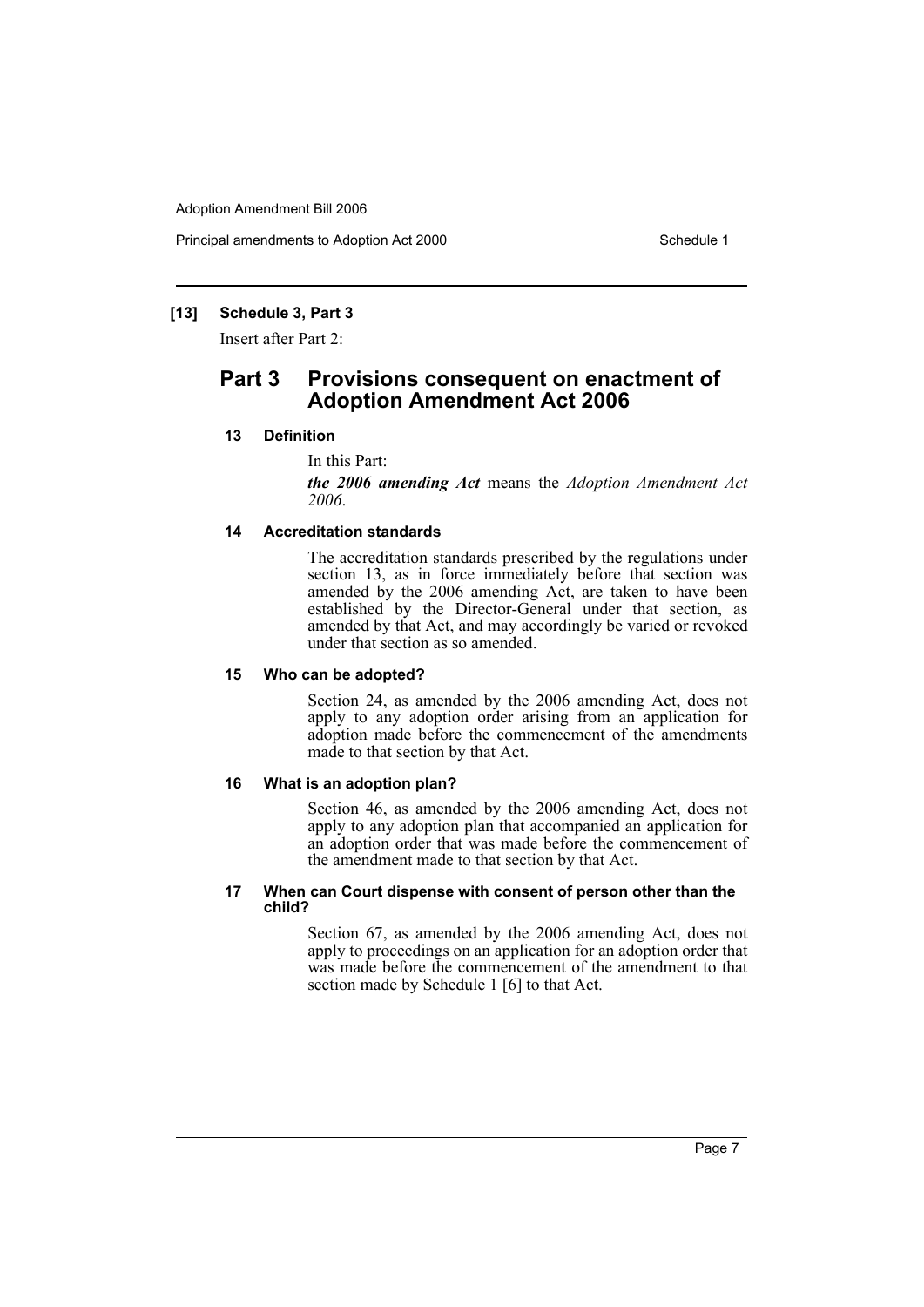Schedule 2 Amendments to Adoption Act 2000 in relation to changes in terminology

# <span id="page-8-0"></span>**Schedule 2 Amendments to Adoption Act 2000 in relation to changes in terminology**

(Section 3)

|     | <i><b>SECTIOL</b></i>                                                                            |
|-----|--------------------------------------------------------------------------------------------------|
| [1] | Section 10 Adoption services to be provided by or on behalf of<br>Director-General               |
|     | Omit "care of" from section $10(2)$ (c).                                                         |
|     | Insert instead "care responsibility for".                                                        |
| [2] | Section 10 (2) (d)                                                                               |
|     | Omit "guardianship". Insert instead "parental responsibility".                                   |
| [3] | Section 24 Who can be adopted?                                                                   |
|     | Omit "or custody" from section $24(2)(b)$ .                                                      |
|     | Insert instead "responsibility".                                                                 |
| [4] | Section 49 Notice to be given of adoption plan                                                   |
|     | Omit "care of". Insert instead "care responsibility for".                                        |
| [5] | Section 52 Consent of parents and persons who have parental<br>responsibility generally required |
|     | Omit "guardian of" from section 52 (a) (ii).                                                     |
|     | Insert instead "person who has parental responsibility for".                                     |
| [6] | Section 52 (b)                                                                                   |
|     | Omit "parent or guardian of".                                                                    |
|     | Insert instead "parent of, or person who has parental responsibility for,".                      |
| [7] | Section 53 Ways in which parent or person who has parental<br>responsibility can give consent    |
|     | Omit "parent or guardian of" from section 53 (1).                                                |
|     | Insert instead "parent of, or person who has parental responsibility for,".                      |
| [8] | Section 53 (1) (b) (iv)                                                                          |
|     | Omit "a foster parent who has had care of".                                                      |
|     | Insert instead "an authorised carer who has had care responsibility for".                        |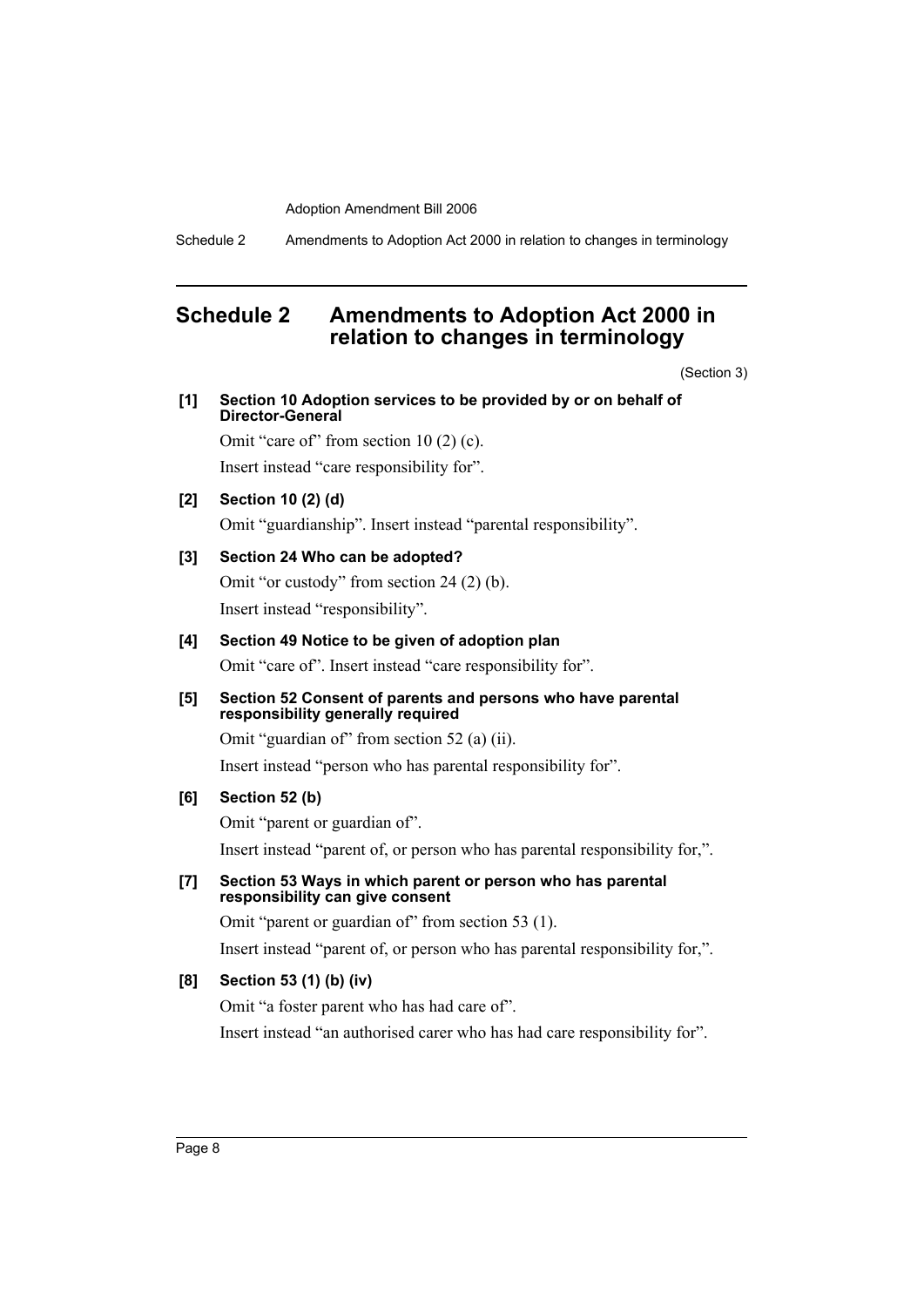Amendments to Adoption Act 2000 in relation to changes in terminology Schedule 2

| [9]    | Section 54 When consent of parent or person who has parental<br>responsibility not required |
|--------|---------------------------------------------------------------------------------------------|
|        | Omit "guardian" from section $54(1)(c)$ .                                                   |
|        | Insert instead "person who has parental responsibility".                                    |
| $[10]$ | <b>Section 54 (2)</b>                                                                       |
|        | Omit "in the care of". Insert instead "cared for by".                                       |
| $[11]$ | Section 56 Birth father to be given opportunity to consent                                  |
|        | Omit "guardian" wherever occurring in section 56 (1) (a) and (2) (a).                       |
|        | Insert instead "person who has parental responsibility".                                    |
| $[12]$ | Section 67 When can Court dispense with consent of person other than<br>the child?          |
|        | Omit "a parent or guardian of" from section $67$ (1) (c).                                   |
|        | Insert instead "a parent of, or person who has parental responsibility for,".               |
| $[13]$ | Section 67 (1) (c)                                                                          |
|        | Omit "the parent or guardian".                                                              |
|        | Insert instead "the parent or person who has parental responsibility".                      |
| $[14]$ | <b>Section 73 Revocation of consent</b>                                                     |
|        | Omit "guardianship of" wherever occurring in section 73 (5) and (6).                        |
|        | Insert instead "parental responsibility for".                                               |
| $[15]$ | Part 6, heading                                                                             |
|        | Omit "Guardianship of". Insert instead "Parental responsibility for".                       |
| [16]   | Part 6, note to Part                                                                        |
|        | Omit "guardianship of". Insert instead "parental responsibility for".                       |
|        |                                                                                             |

**[17] Part 6, note to Part**

Omit "Guardianship". Insert instead "Parental responsibility".

# **[18] Part 6, note to Part**

Omit "foster parents". Insert instead "authorised carers".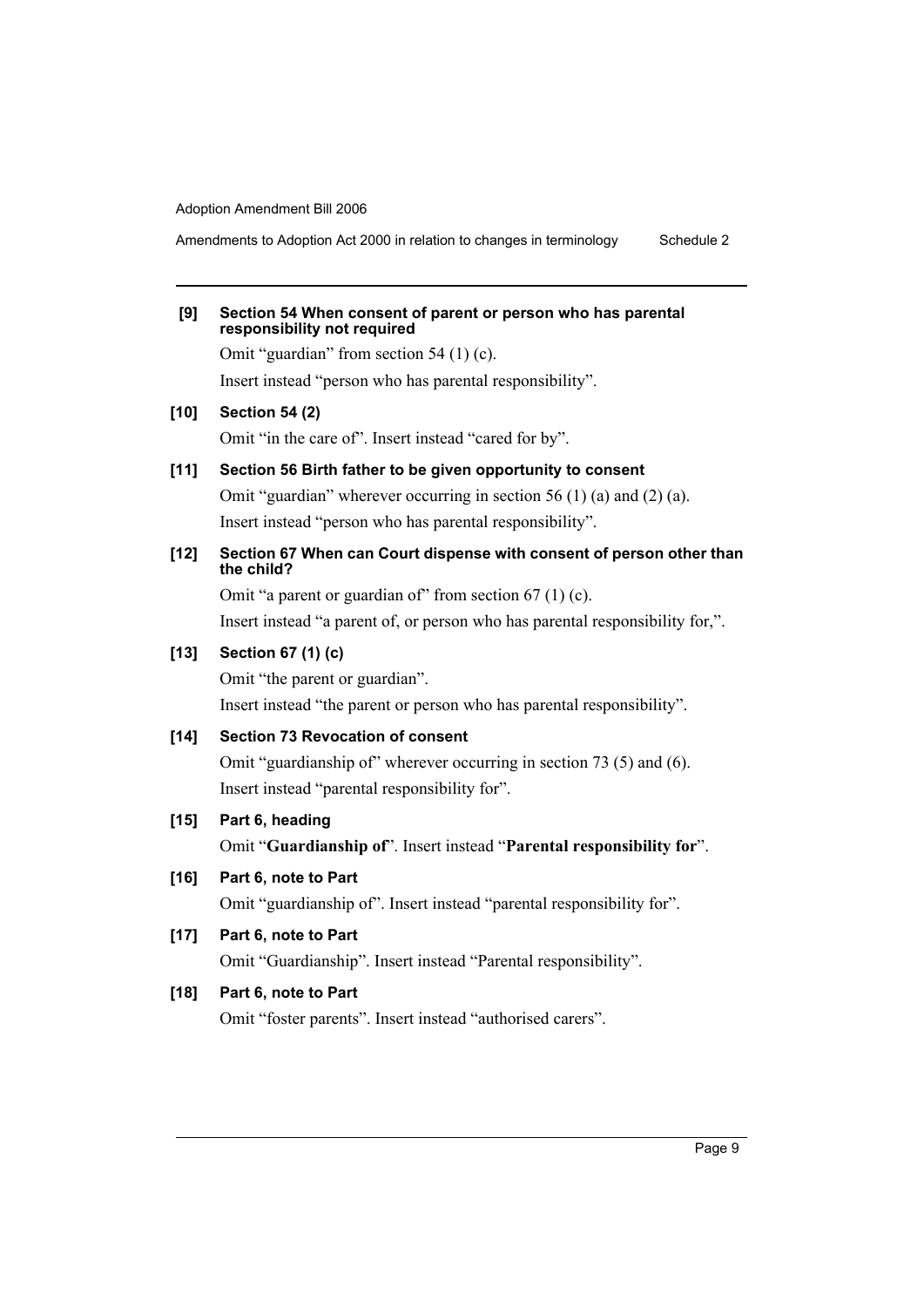Schedule 2 Amendments to Adoption Act 2000 in relation to changes in terminology

# **[19] Section 75 Parental responsibility for citizen child awaiting adoption**

Omit "**Guardianship**" and "**guardianship**" wherever occurring in section 75 (1) and (7).

Insert instead "**Parental responsibility**" and "**parental responsibility**", respectively.

#### **[20] Section 75 (1)**

Omit "is guardian of". Insert instead "has parental responsibility for".

# **[21] Section 75 (5), (8) (c) and (11)**

Omit "guardianship of" wherever occurring. Insert instead "parental responsibility for".

# **[22] Section 75 (6)**

Omit "guardianship". Insert instead "parental responsibility".

## **[23] Section 75 (7)**

Omit "becomes the guardian of". Insert instead "takes parental responsibility for".

### **[24] Section 75 (7)**

Omit "is the child's guardian". Insert instead "has parental responsibility for the child".

#### **[25] Section 75 (7) and (8) (c)**

Omit "guardianship renunciation" wherever occurring. Insert instead "parental responsibility renunciation".

# **[26] Section 75 (9)**

Omit "is guardian". Insert instead "has parental responsibility".

## **[27] Section 75 (11)**

Omit "*guardianship*" from the definition of *guardianship renunciation instrument*.

Insert instead "*parental responsibility*".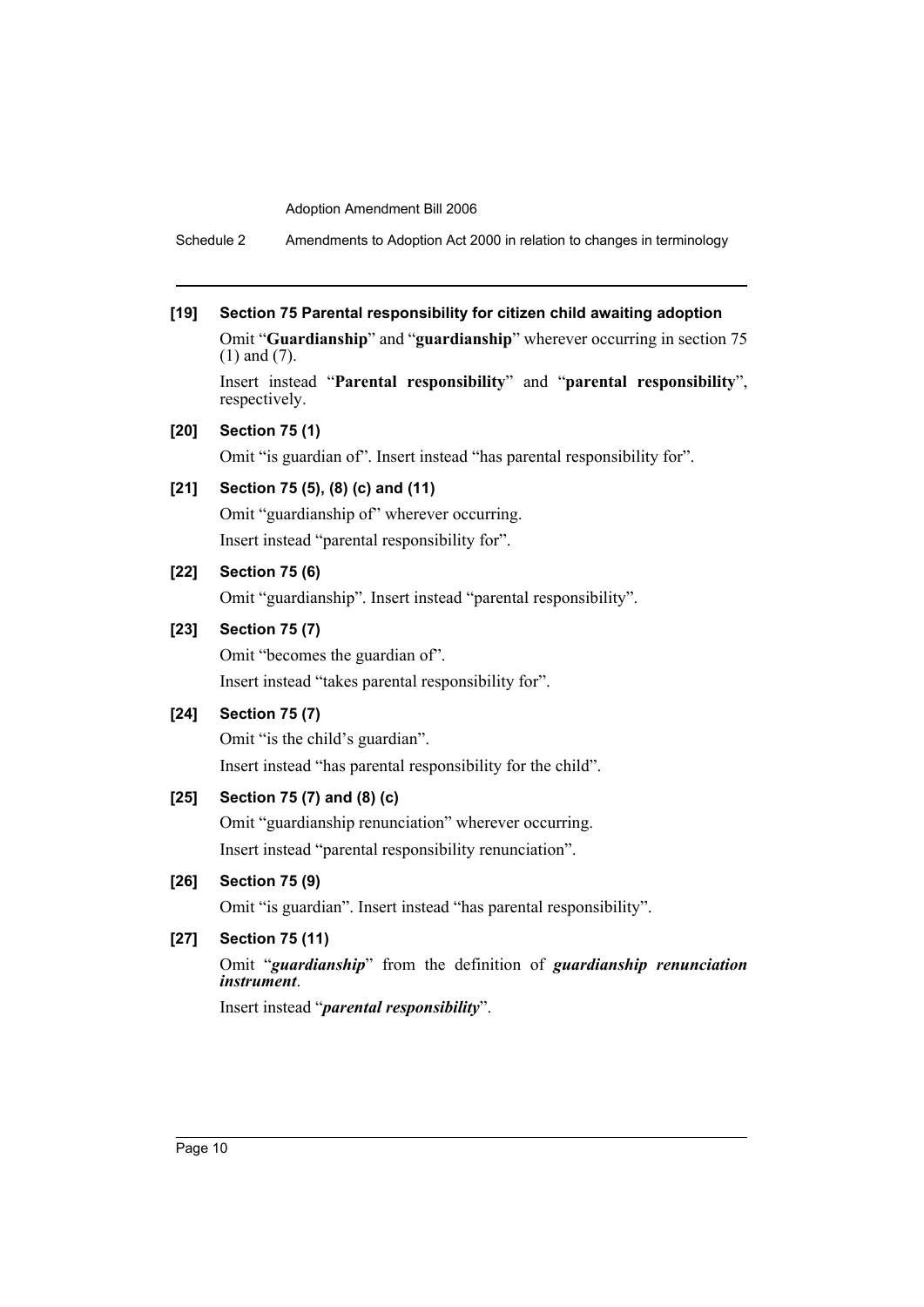Amendments to Adoption Act 2000 in relation to changes in terminology Schedule 2

#### **[28] Section 75 (11)**

Omit "be guardian of" from the definition of *guardianship renunciation instrument*.

Insert instead "have parental responsibility for".

#### **[29] Section 76 Renunciation of parental responsibility for child present in another State**

Omit "guardianship renunciation" wherever occurring in section 76 (1), (2) and (3).

Insert instead "parental responsibility renunciation".

#### **[30] Section 76 (1)**

Omit "is the guardian of". Insert instead "has parental responsibility for".

## **[31] Section 76 (1) (c) and (d) and (4)**

Omit "guardianship of" wherever occurring. Insert instead "parental responsibility for".

# **[32] Section 76 (2)**

Omit "be guardian of". Insert instead "have parental responsibility for".

# **[33] Section 76 (4), definition of "guardianship renunciation instrument"** Omit "*guardianship*". Insert instead "*parental responsibility*".

#### **[34] Section 77 Parental responsibility for certain non-citizen children awaiting adoption**

Omit "is the guardian of" from section 77 (2). Insert instead "has parental responsibility for".

#### **[35] Section 77, note**

Omit "guardianship". Insert instead "parental responsibility".

#### **[36] Section 78 Parental responsibility reports—citizen and non-citizen children**

Omit "is guardian" from section 78 (1). Insert instead "has parental responsibility".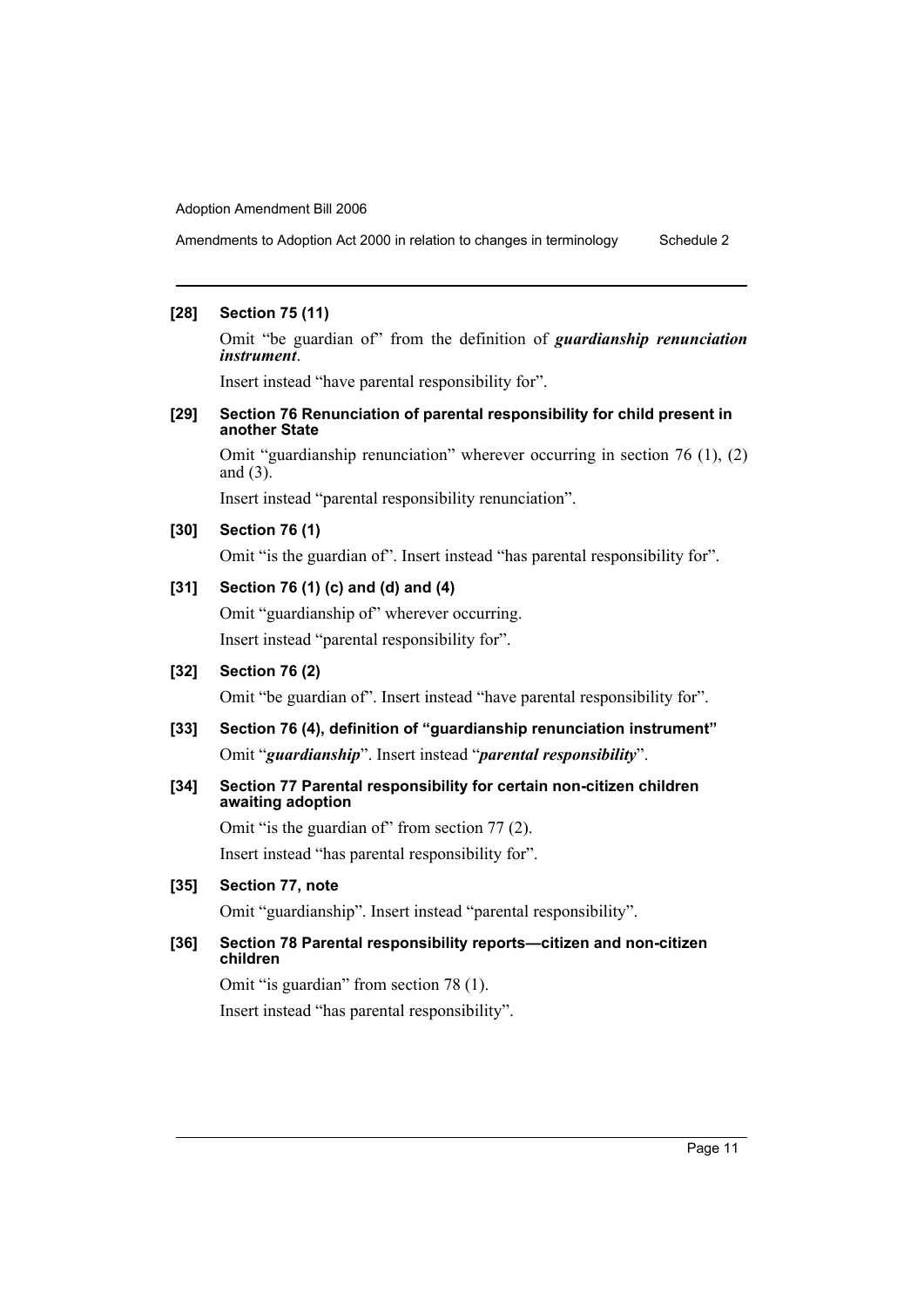Schedule 2 Amendments to Adoption Act 2000 in relation to changes in terminology

# **[37] Section 78 (1)**

Omit "becoming guardian". Insert instead "taking over parental responsibility".

# **[38] Section 78 (1)**

Omit "be guardian". Insert instead "have parental responsibility".

# **[39] Section 78 (2)**

Omit "guardianship or other".

# **[40] Section 78 (3) (b)**

Omit "remain guardian of". Insert instead "continue to have parental responsibility for".

# **[41] Section 79 Duration of parental responsibility**

Omit "be guardian of" wherever occurring in section 79 (1). Insert instead "have parental responsibility for".

# **[42] Section 79 (1) (c) and (f) and (4)**

Omit "guardianship of" wherever occurring. Insert instead "parental responsibility for".

## **[43] Section 79 (2)**

Omit "of whom the Director-General is guardian". Insert instead "for whom the Director-General has parental responsibility".

# **[44] Section 79 (2)**

Insert "responsibility" after "in the care".

## **[45] Section 79 (3)**

Omit "is guardian of". Insert instead "has parental responsibility for".

# **[46] Section 92 Care of child after refusal of an application**

Omit "for the care and custody of". Insert instead "in relation to the parental responsibility for".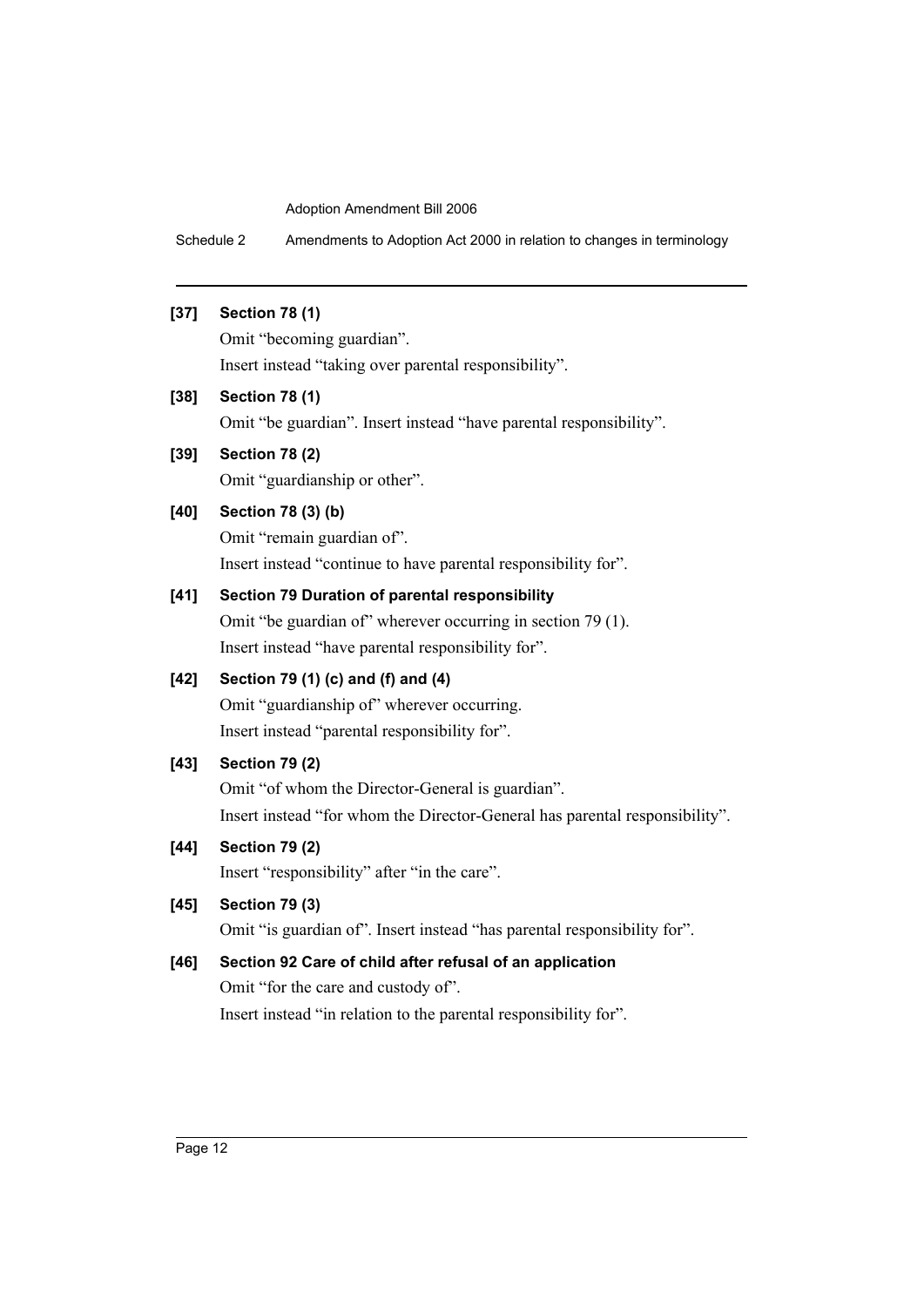Amendments to Adoption Act 2000 in relation to changes in terminology Schedule 2

## **[47] Section 93 Discharge of adoption orders**

Omit "custody or guardianship of" from section 93 (7) (c). Insert instead "parental responsibility for".

#### **[48] Section 96 Effect of adoption order on parental responsibility and previous adoption**

Omit "guardianship of" from section 96 (1) (a). Insert instead "parental responsibility for".

#### **[49] Section 176 Definitions**

Omit "parent or guardian of" from paragraph (a) of the definition of *prohibited adoption advertising*.

Insert instead "parent of, or person who has parental responsibility for,".

### **[50] Section 180 Restriction on publication of identity of parties**

Omit "guardian of" from section 180 (1) (a).

Insert instead "person who has parental responsibility for".

# **[51] Section 184 Undue influence**

Omit "parent or guardian of" from section 184 (1). Insert instead "parent of, or person who has parental responsibility for,".

## **[52] Section 184 (1) (a)–(c)**

Omit "guardian" wherever occurring. Insert instead "person who has parental responsibility".

#### **[53] Section 185 Improper witnessing of consent**

Omit "parent or guardian of" from section 185 (a).

Insert instead "parent of, or person who has parental responsibility for,".

## **[54] Dictionary**

Omit "care and custody of" from paragraph (c) of the definition of *adoption service*.

Insert instead "care responsibility of or parental responsibility for".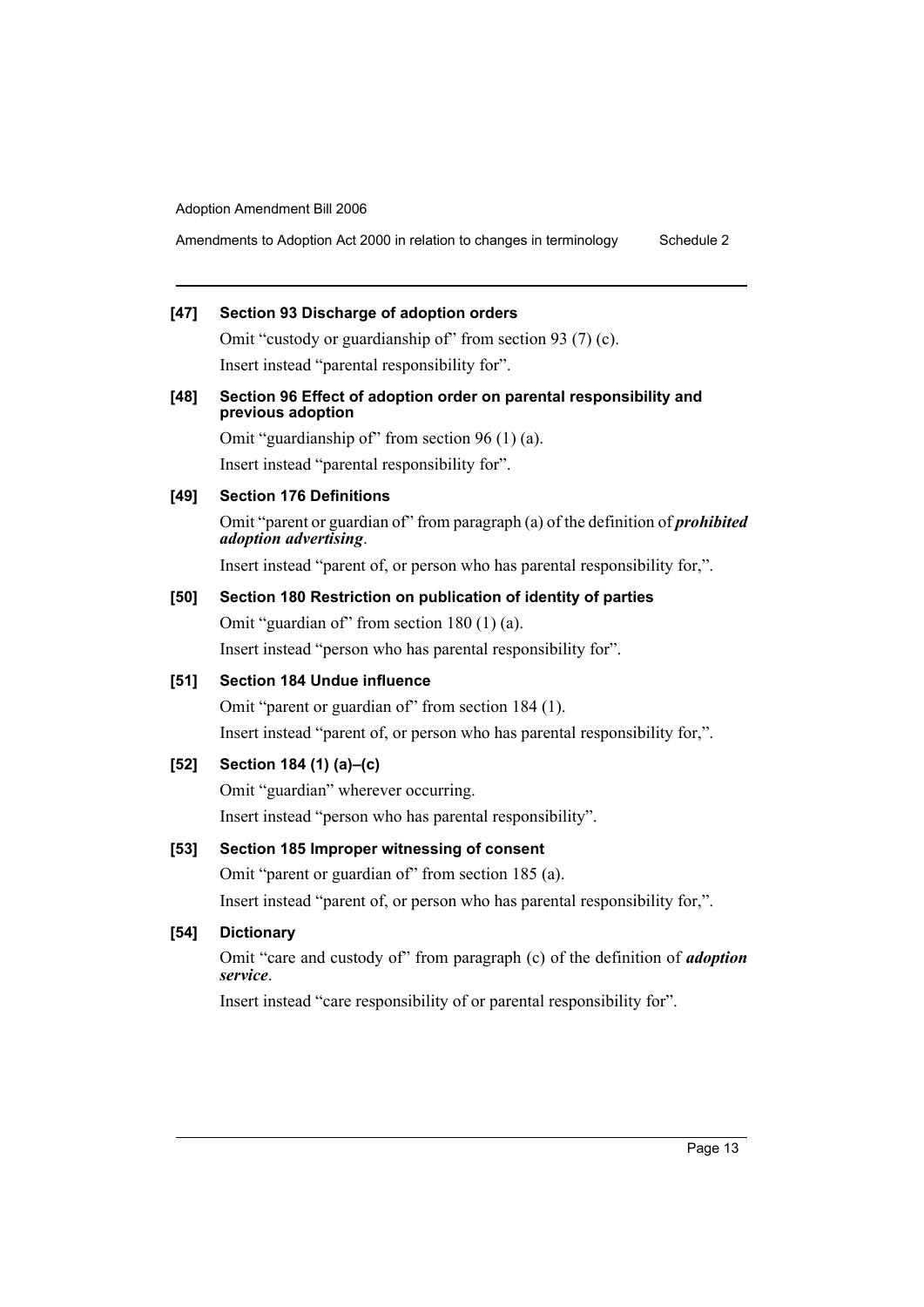Schedule 2 Amendments to Adoption Act 2000 in relation to changes in terminology

# **[55] Dictionary**

Insert in alphabetical order:

*authorised carer* means any person who:

- (a) has care and responsibility for a child under out-of-home care arrangements made under the *Children and Young Persons (Care and Protection) Act 1998*, or
- (b) has responsibility for the day-to-day care, welfare and development of a child under the *Family Law Act 1975* of the Commonwealth.

*care responsibility* has the same meaning as in section 157 of the *Children and Young Persons (Care and Protection) Act 1998*.

## **[56] Dictionary, definition of "decision"**

Omit "care and custody of" from paragraph (c). Insert instead "care responsibility of or parental responsibility for".

## **[57] Dictionary, definition of "decision"**

Omit "guardianship or other" from paragraph (d).

**[58] Dictionary, definitions of "foster parent" and "guardian"** Omit the definitions.